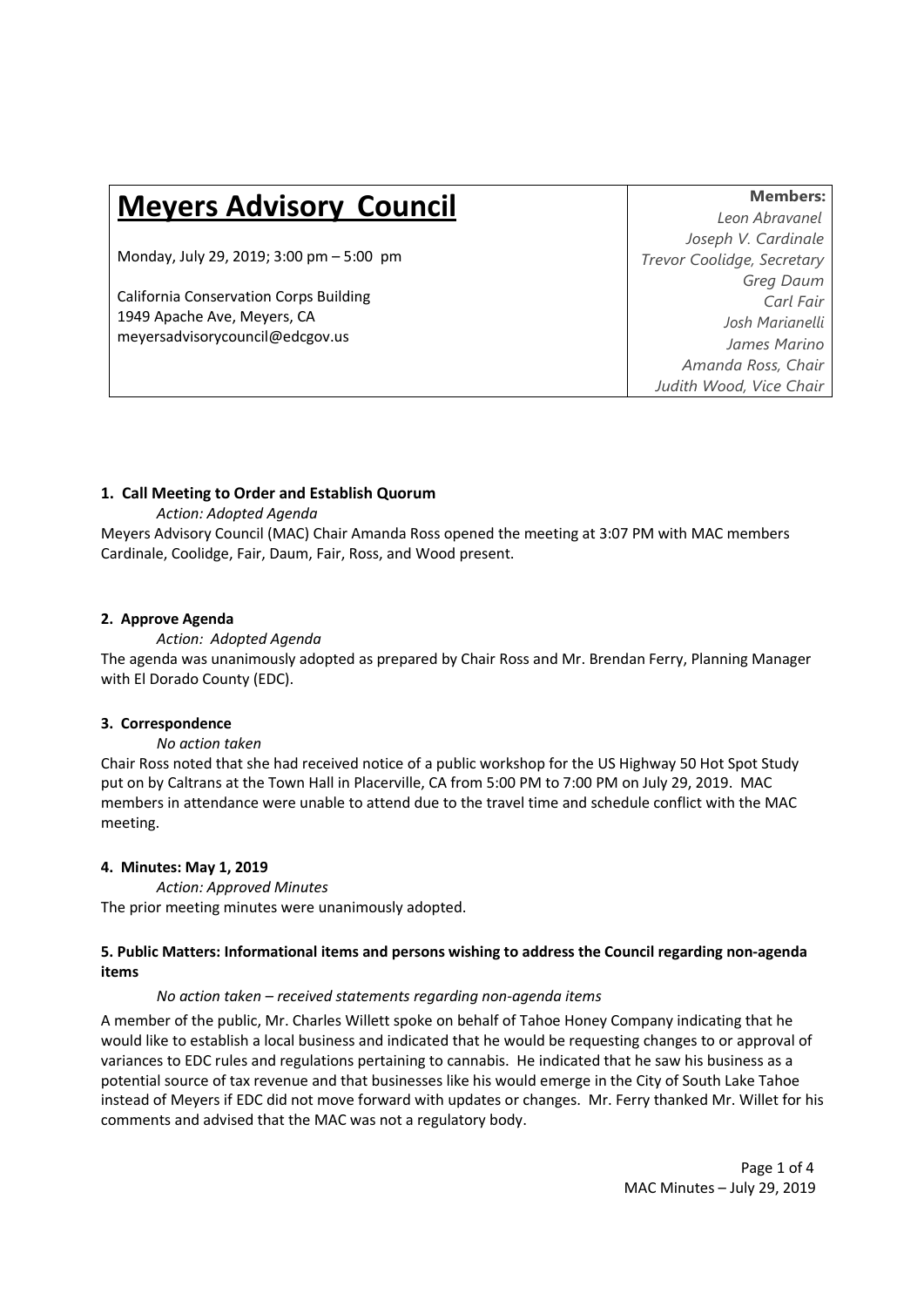A member of the public, Ms. Mo Hieronimus-Dimercurio inquired where the meeting minutes and agendas could be found. Chair Ross advised that they were available on the EDC website's Meyers Community page [\(https://www.edcgov.us/meyers\)](https://www.edcgov.us/meyers).

#### **6A. County Snow Removal Presentation**

## *No action taken – received presentation*

Mr. Kent Taylor, Equipment Superintendent with El Dorado County, provided a presentation that reviewed the EDC's existing snow removal equipment, funding, and laid out a proposal for the lease or procurement of new equipment and required funding. Mr. Taylor detailed the challenges with the current equipment; a collection of eight motor graders from 2005 currently at twice their expected life span, a 1990 grader for which parts are no longer available, and five rotary plows from the 1970s, in addition to two newer plow trucks and sanders. Mr. Taylor shared that during the most recent winter storms, 35-percent of the equipment was offline due to mechanical issues and difficulty sourcing obsolete and discontinued parts at very high costs, such as \$30,000 to replace an axle or transmission. They present high amounts of diesel particulate from the exhaust emissions that are able to continue operating under a CARB exemption for dedicated snow removal equipment, in addition to oil and hydraulic leaks impacting the environment. Mr. Taylor noted the impacts of downtime that included EDC repair crews working in hazardous conditions, impacts on the traveling public, and impacts on emergency response for situations in which EMS units are unable to reach emergencies due to unplowed roads.

After identifying the current challenges for EDC's snow removal operations, Mr. Taylor identified a new approach that the EDCDOT was pursuing that would involve seasonal rentals of loaders and graders to keep the fleet fresh and eliminate having equipment sit idle during the summer due to the equipment being purchased with dedicated snow removal funds that restrict the use of the equipment. Graders were identified as costing over \$400,000 to purchase while rotary plows exceed \$500,000 when purchased outright. The main units would be leased while the snow attachments, such as plow blades with end gates and blowers, would be purchased. Mr. Taylor presented that the County had studied the efficiencies gained by loaders and would be seeking to lease four loaders and four graders to optimize removal operations; the loaders are more maneuverable, require less operator skill in comparison to graders, and can accept either plow or blower attachments.

To implement the proposed snow removal equipment plan, Mr. Taylor presented that EDC might seek to increase the current \$20 parcel snow removal fee that has remained unchanged since the 1980s to \$80 annually in an effort to increase revenue dedicated to snow removal from \$136,000 to \$544,000.

Following the presentation, comments and several questions from the public were received. One question asked was if the use of transit occupancy tax (TOT) revenue could be used instead of the parcel tax – it was indicated that TOT was not available. Another member of the public asked if the parcel fee would be restricted to use in the area where the funds were collected (CSA-3) – it was indicated they would be restricted. A question was also asked if the proposed parcel fee would free up road maintenance funds from snow removal to be used on the roads – it was indicated that a majority of the offset funding would come back to the Tahoe Basin, but not necessarily all of it. A member of the audience stated that he felt that EDC should seek funding from other funds and not try to raise funds from taxpayers – a response from EDC representatives was that the parcel fee was an option being presented. Two additional members of the audience stated that they would happily pay an additional \$60 per year for improved snow removal due to winter road conditions that prevented them from being able to go to work.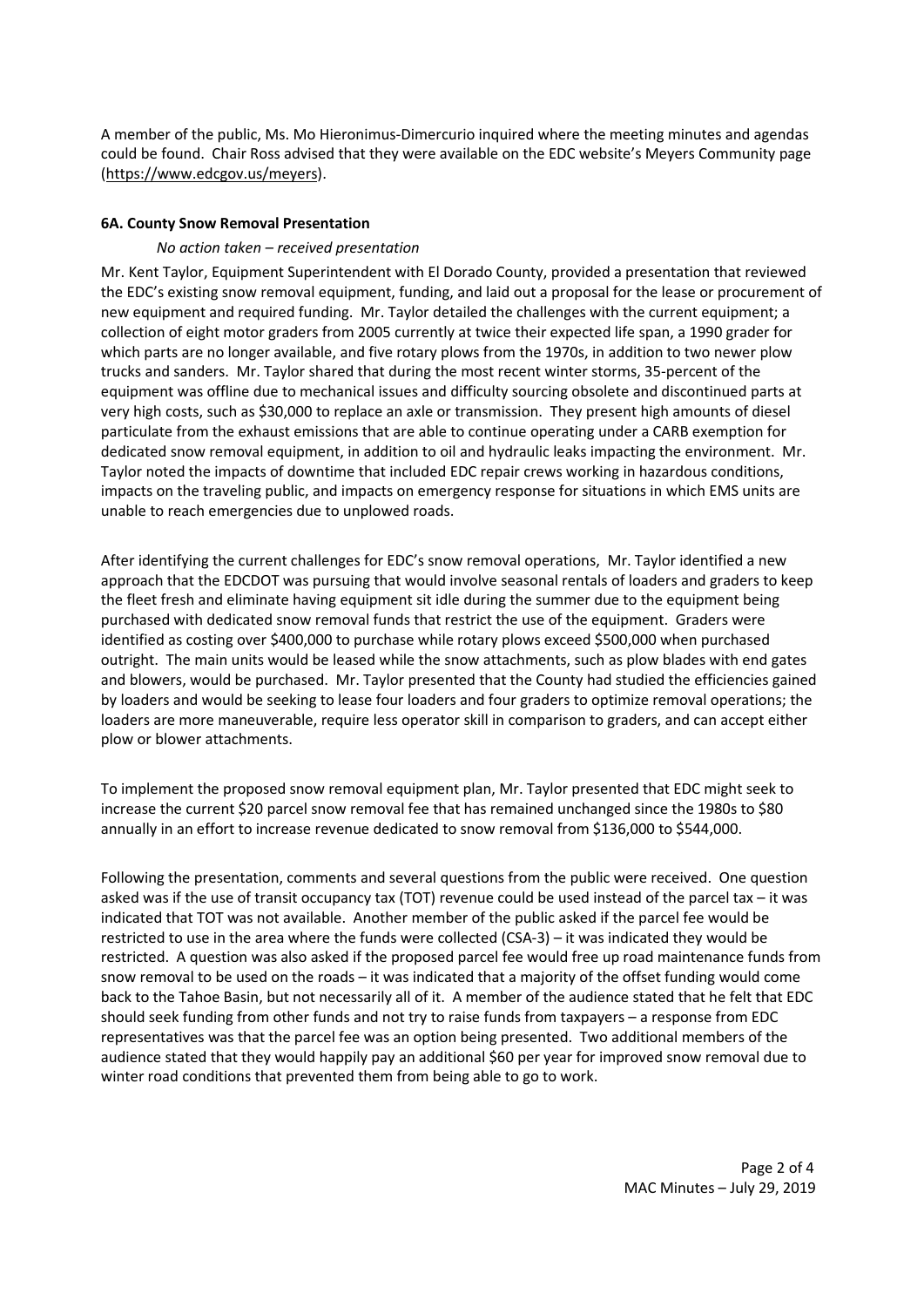#### **6B. Lake Valley Fire Presentation on Potential Special Tax Assessment**

*No action taken – received presentation* 

Mr. Gary Moore, the Board President for Lake Valley Fire (LVF), provided a presentation and update on a proposed special tax assessment dedicated to aging fire equipment, breathing apparatus and other safety equipment. Mr. Moore indicated that LVF's Board had approved a proposal to pursue a parcel tax of \$75 annually following an updated survey that indicated the amount residents would support for in continued quality service. In reviewing the survey results, LVF reevaluated pursuing a simple majority that would not have restricted the funding and instead is pursuing a special purpose tax that requires over 66% and would result in the funds being restricted to the proposed purpose and could not be used for other uses.

Mr. Moore reviewed the increased cost of fire engines, with old units costing \$300,000 and new units costing \$900,000. He also shared the story of a recently failed breathing apparatus. Mr. Moore was joined by LVF firefighter Mr. Dusty LaChapelle who stressed that the last funding measure was implemented in 1986 and had never been increased for inflation – without new funding, Mr. LaChapelle indicated that quality of services would decline.

LVF received comments and questions from the public following their presentation. One member of the public asked about fundraising options instead of a tax. Mr. LaChapelle noted that LVF holds an annual Firefighter Ball that raises about \$15,000 annually, which is far less than the funding needs they are facing. Another member of the public asked if the new revenue would go into a dedicated fund – Mr. Moore confirmed that it would be restricted and go into a dedicated fund. Another member of the public asked about how the costs of tourism are recovered, LVF Chief Alameda responded that LVF does seek recovery from response costs from insurance companies and that a potential vacation rental inspection program could bring in additional funds to help cover the costs of responding to tourism related incidents.

## **6C. Discussion on California Tahoe Conservancy Asset Lands**

## *No action taken – received presentation*

Mr. Kevin Prior, Chief Administrative Officer with the California Tahoe Conservancy (CTC), provided a brief presentation regarding the sale of asset lands. The CTC will be seeking approval from their Board on at 9:00 AM on August 21, 2019 at the CCC's building. The meeting will include a tour of nine parcels in the Meyers area as part of the meeting. Mr. Prior wanted the audience and MAC to be aware of the meeting and provided a brief history of the history of the asset lands and the proposed process in moving forward.

The CTC owns approximately 4,700 parcels that are environmentally sensitive, but the parcels identified as asset lands are not environmentally sensitive and are located in town centers identified in the Regional Plan adopted by TRPA in 2012. In 2014 CTC identified a total of 17 parcels around the basin that could be used to help implement area plans in Kings Beach, South Lake Tahoe, and Meyers.

Mr. Prior asked for all public comments to be provided at the CTC's meeting or by letter. At the closure of Mr. Prior's presentation, one member of the public asked if the nine parcels being considered were in the Meyers Area Plan and Mr. Prior confirmed that they were. Another member of the public asked where the area plan was located and was directed to the Meyers Community page on the EDC website [\(https://www.edcgov.us/meyers\)](https://www.edcgov.us/meyers).